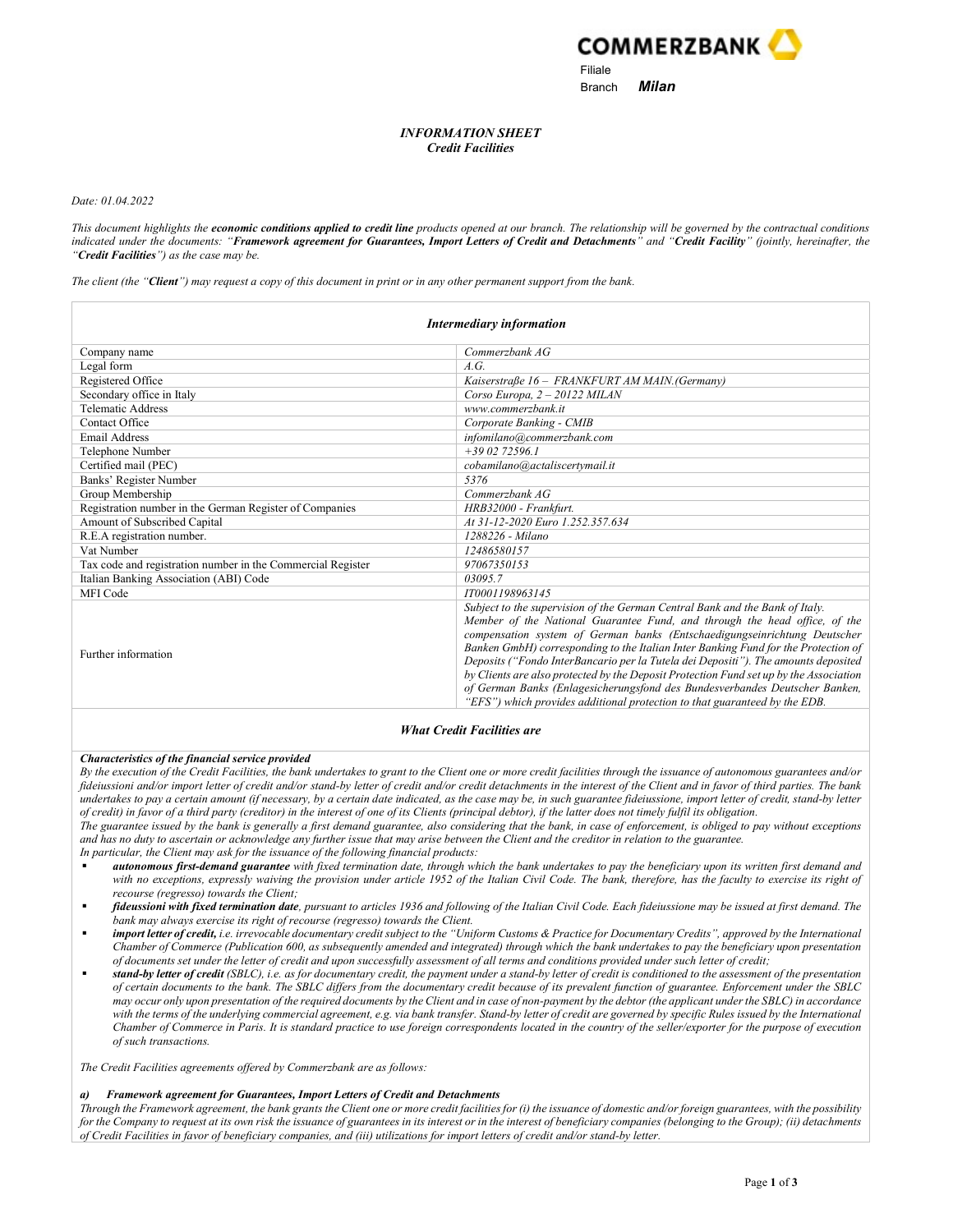

 Filiale Branch Milan

The Client may propose a variation of each issued financial product by submitting a duly signed variation request, without prejudice of the right of the bank to refuse it. The duration of the securities and/or fideiussioni and/or import letter of credit and/or stand-by letter of credit cannot be extended for a term longer than the one agreed in the contract.

## b) Credit Facility

Through the Credit Facility, the bank grants the Client a revocable credit facility for a maximum amount, that the Client may use through the issuance of guarantees and/or fideiussioni and/or import letters of credit and/or stand-by letter of credit in favor of its commercial counterparts within the scope of its business activity. The Client may propose a variation of each issued financial product by submitting a duly signed variation request, without prejudice of the right of the bank to refuse it. The duration of the guarantees and/or fideiussioni and/or import letter of credit and/or stand-by letter of credit cannot be extended for a term longer than the one agreed in the contract. The bank may ask to the Client at any time the issuance of one or more securities or guarantees in favor of the bank, being the total secured/guaranteed amount adequate to the bank's commitment or the issuance of a counter-guarantee by a primary standing financial institution, considered satisfactory to the bank.

### Main Risks:

The Credit Facilities offered by Commerzbank involve the following main risks:

- in the event of payment of the guarantees and/or fideiussioni and/or import letter of credit and/or stand-by letter of credit issued by the bank, the obligation to reimburse the bank of the amount paid by it as a result of the enforcement;
- in case of justified reasons, unilateral amendment by the bank of the economic conditions, even in an unfavorable way;
- possibility that the credit facility may be revoked, in whole or in part, by the bank; with reference to a guarantee and/or a fideiussione and/or import letter of credit and/or stand-by letter of credit issued in foreign currency, the bank recalculates the countervalue in Euros of such products by converting the outstanding amount of suchguarantees and/or fideiussioni and/or import letters of credit and/or stand-by letters of credit into Euros on a notional basis.

# Main economic conditions of the Credit Facilities Agreements (Framework agreement for guarantees, import letters of credit, stand-by letters of credit, detachments and Credit Facility)

| <b>Description</b>                                                                                                                                                                                                                        | Value                                                                                                                                                                                                                           |                  |                                 |                                        | Comment                                    |
|-------------------------------------------------------------------------------------------------------------------------------------------------------------------------------------------------------------------------------------------|---------------------------------------------------------------------------------------------------------------------------------------------------------------------------------------------------------------------------------|------------------|---------------------------------|----------------------------------------|--------------------------------------------|
| Issuance of guarantees and stand-by credit<br>letters<br>Note $(*)$ the calculation basis for fees related to the<br>guarantees issued by foreign banks may change<br>according to the variation of risk associated to a<br>single State. | Based on credit risk                                                                                                                                                                                                            |                  | minimum EUR 200.00<br>quarterly | Our Client's order (Direct guarantees) |                                            |
|                                                                                                                                                                                                                                           | Upon request $(*)$                                                                                                                                                                                                              |                  | minimum EUR 140.00<br>quarterly |                                        | Foreign bank's order (Indirect Guarantee)  |
|                                                                                                                                                                                                                                           | <b>EUR</b> 150.00                                                                                                                                                                                                               |                  |                                 |                                        | Matter Fee for opening                     |
|                                                                                                                                                                                                                                           | <b>EUR</b> 100.00                                                                                                                                                                                                               |                  |                                 |                                        | Matter fee for any extension and amendment |
|                                                                                                                                                                                                                                           | Reimbursement of pocket expenses                                                                                                                                                                                                |                  |                                 |                                        | Notarial fees (if any)                     |
|                                                                                                                                                                                                                                           | $0.15\%$                                                                                                                                                                                                                        |                  |                                 | minimum $EUR$ 2.500.00<br>min.         | Expenses for enforcement request           |
| Communication on<br>issued<br>bv<br>guarantees<br>correspondent bank                                                                                                                                                                      | $0.10\%$                                                                                                                                                                                                                        | <b>EUR 70.00</b> |                                 | maximum EUR<br>$300.00$ max            | In favour of our Clients                   |
| <b>AOER</b>                                                                                                                                                                                                                               | The Client may consult the applicable Applicable Overall Effective Rate (AOER) provided under article 2 of law<br>n. 108/96 ("anti-usury law"), as subsequently modified and integrated, on the sign posted pursuant to comma 3 |                  |                                 |                                        |                                            |

# of such article, or on the bank's website (www.commerzbank.it). Import Letters of Credit

The main terms and conditions of the Import Letters of Credit are set forth in a separate information sheet that the bank undertakes to deliver to the Client and to which reference is made in full hereto.

#### Note:

- If the amendment of the guarantee entails an increase of the amount or the extension of the validity, the bank will apply, in addition to the amendment fee, the guarantee fee in relation to the increased amount and the extended timeframe.
- In case the guarantees require the notarial form and the related registration, the related expensed will be charged to the applicant.
- In case of issuance of guarantees, import letter of credit, *fideiussioni* and/or stand-by letter of credit in foreign currency, the economic conditions (including the simulation of the impact of the foreign currency conversion over the total amount to be reimbursed at maturity date or upon occurrence of each payment date) will be subject to separate negotiation between the bank and the Client.

### Termination (recesso and risoluzione), complaints, maximum time for termination

# Termination (recesso and risoluzione) of Credit Facilities:

The contracts do not provide for the right of termination in favor of the Client.

- (1) Upon the occurrence of one or more events of default indicated in the Framework Agreement for Guarantees, Import Letters of Credit and Detachments (non-payment, non-performance of or non-compliance with undertakings or obligations, misrepresentation, controlled companies, insolvency, material adverse change, interdictive sanctions pursuant to d.lgs. 231/2001), the bank may, by notice to the Client: (1) declare that the Cash Collateral is immediately due and/or due on demand; and (2) with reference to Events of Default relating to an Import Letter of Credit, sell the goods represented by the documents covered by the relevant Import Letter of Credit for which such amounts are due or the documents themselves on behalf of and at the risk of the Client, without notice or warning, retaining in the price the full amount to be had.
- (2) Upon the occurrence of one or more Events of Default indicated in the **Credit Facility** (non-payment, non-performance of or non-compliance with undertakings or obligations, misrepresentation, insolvency, circumstances under article 2447 of the Civil Code, insolvency proceedings, enforcement proceedings, illegality, material adverse change, interdictive sanctions pursuant to d.lgs. 231/2001), the bank may, by notice to the Client: (1) cancel the Credit Facility; (2) declare that Cash Collateral is immediately due and/or due on demand; (3) with respect to Events of Default relating to an Import Letter of Credit, sell the goods represented by the documents covered by the relevant Import Letter of Credit for which such amounts are due or the documents themselves for the account and risk of the Client, without notice or warning, withholding from the price the full amount to be had, including by withdrawal